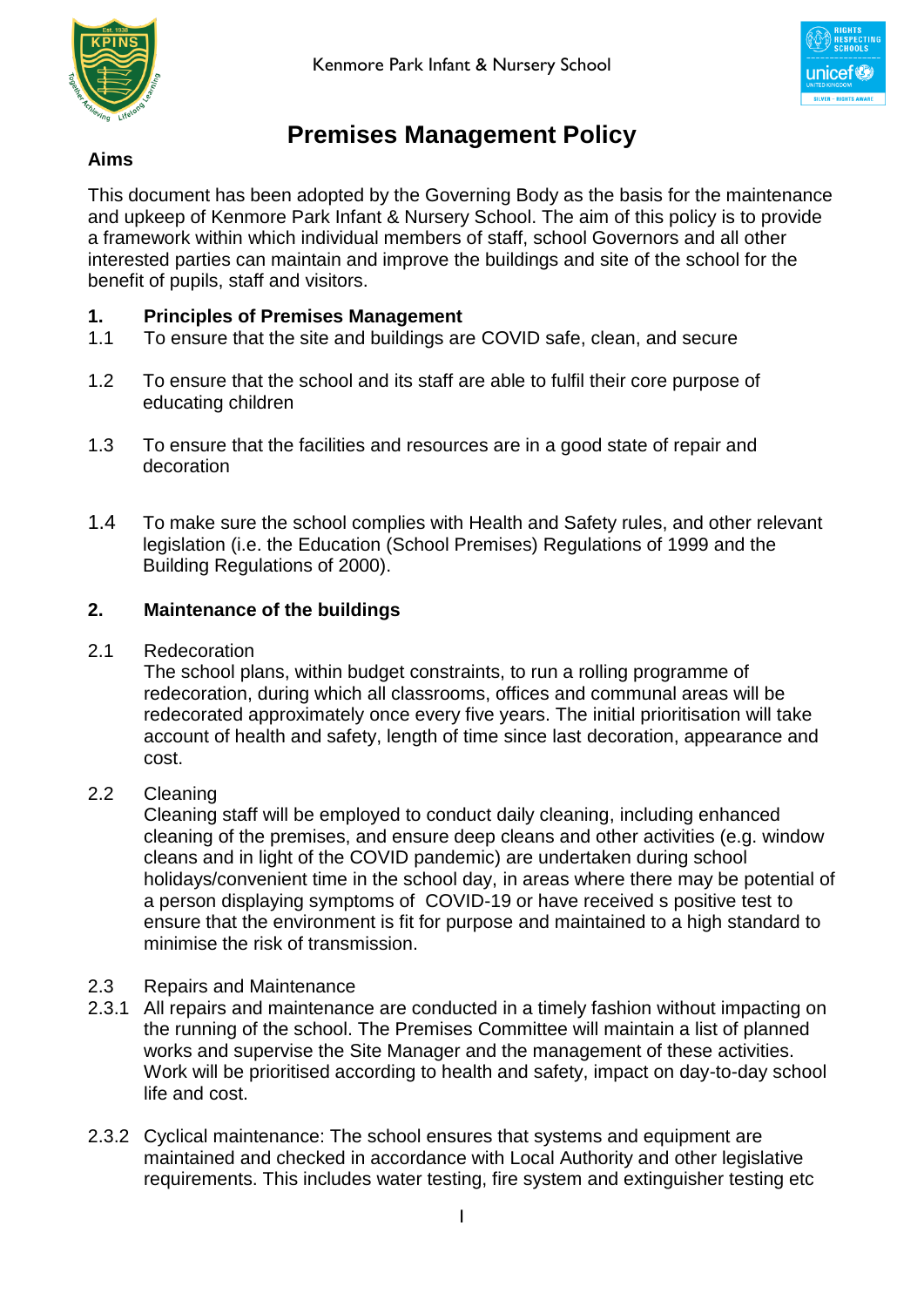- 2.3.3 Electrical testing: By law, the school's electrics should be tested every five years. The school will ensure that money to pay for the testing is set aside in the budget for this.
- 2.3.4 Fire testing: The school is required to maintain fully working fire alarm and firefighting systems, as well as making sure that all possible and practical preventions are in place. Each room has an evacuation plan, and drills are held regularly; planned and unplanned, to practise quick and safe evacuations. Fire extinguishers and fire alarms are serviced regularly, and the fire risk-assessment is reviewed annually, or when changes occur to the buildings.

#### **3 Maintenance of the External Site**

#### 3.1 Grounds Upkeep

It is important that the school site is clean, tidy and safe. Playgrounds are checked on a daily basis for obstructions, mess and damage. Lawns should be mown regularly during the growing season, and nettles etc must be regularly removed to reduce the likelihood of accidents. The playground equipment should be checked at least annually or when an issue is reported.

#### 3.2 Cleaning

The school site is cleaned and tidied by the site team on a regular basis in a planned rolling programme. In addition, a 'deep clean' of the outdoor areas is organised during the school holidays there is also daily enhanced cleaning of areas of high human traffic such as corridors, door handle, school reception area and toilest. Playground rubbish must be cleared on a daily basis and were applicable more frequently during the school day as this can give a bad impression to parents and visitors alike, increase the risk of transmission of COVID and to reduce likelihood of pupils throwing/using inappropriate items, e.g. cigarette ends, stones, seeds.

#### 3.3 Repairs and Maintenance

All repairs and maintenance are conducted in a timely fashion with impacting on the running of the school. The Premises Committee will maintain a list of planned works and supervise the Site Manager and the management of these activities. Work will be prioritised according to health and safety, impact on day-to-day school life and cost.

#### **4 Repairs and Maintenance**

- 4.1 Budget: The Headteacher delegates a budget for repairs, maintenance, fixtures and fittings, which is held by the Site Manager. It is the Site Manager's responsibility to control this budget, and to ensure that it is not exceeded without the permission of the Headteacher and the School Administrator.
- 4.2 Tools: The school provides tools for the repair and maintenance of the buildings and grounds. The tools should be stored and supervised securely, and kept out of the reach of unauthorised users, including children. The tools remain the property of the school at all times.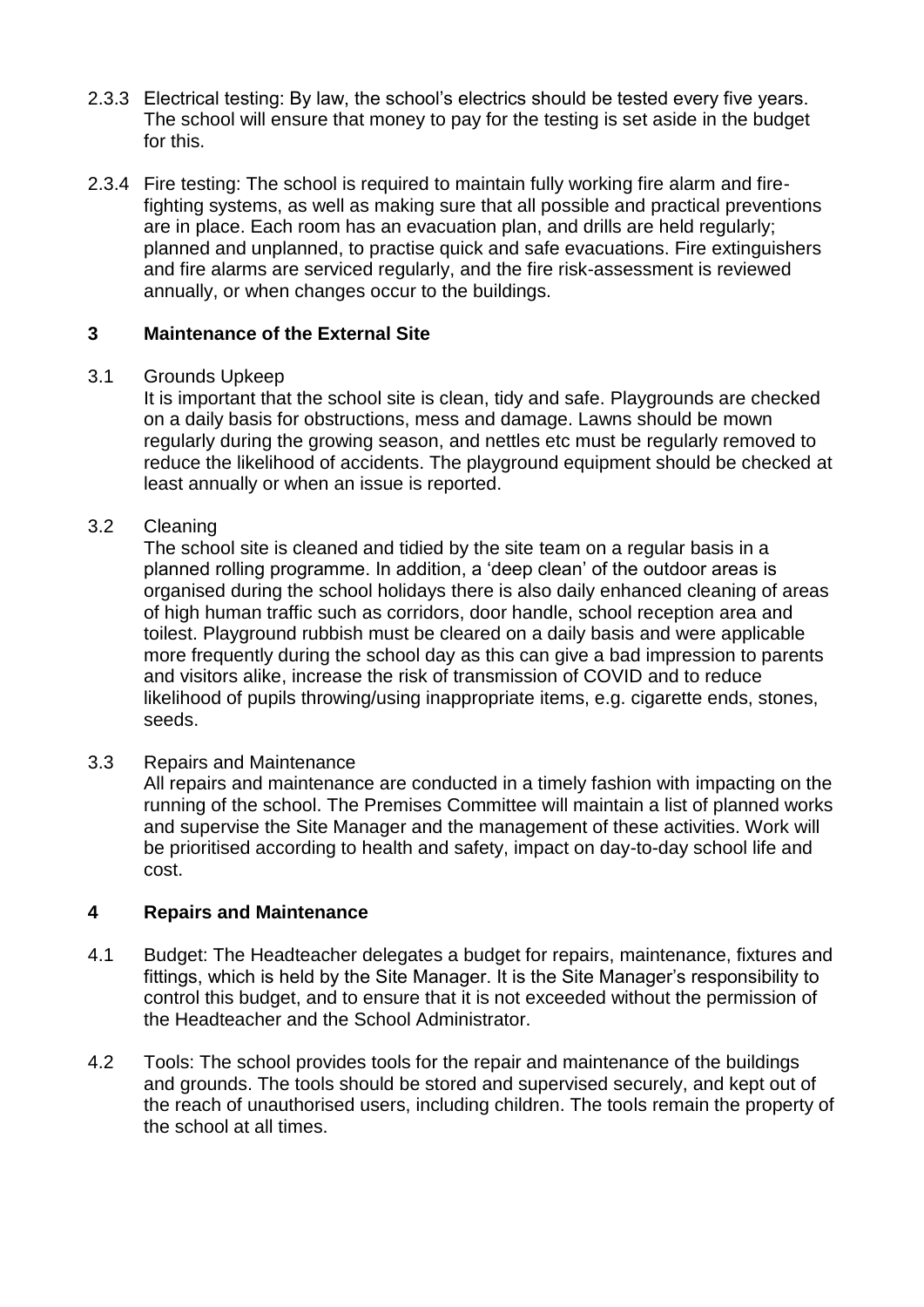### **5 Security**

- 5.1 The Headteacher is responsible for ensuring that the school is a safe environment for children to learn, staff to work and visitors to participate. All visitors must report to the school office on arrival to the school, having been buzzed through the gate.
- 5.2 All visitors are required to sign in using the school's electronic entry system, and to wear a face covering in crowded spaces/corridors & visitor badge throughout their stay at the school.
- 5.3 External doors are to be closed and locked if they are not supervised. This is especially important for those doors which open into areas outside of the school's security boundary.

#### **6 Asset Management Plan**

- 6.1 The Asset Management Plan sets out the capital and asset management framework within which all other LA strategic plans operate.
- 6.2 The Plan assesses school premises in terms of three main aspects:
	- Condition
	- **Suitability**
	- **Sufficiency**
- 6.2.1 Condition assessments address the physical state of the buildings and provide a basis for preparation of planned maintenance programmes. They also cover some aspects of health and safety matters
- 6.2.2 Suitability assessments address how well premises meet the needs of teachers, pupils and other users, and their implications in raising educational achievement. These assessments are concerned with the numbers and characteristics of each type of internal or external space. They also cover aspects of physical accessibility and some health and safety issues.
- 6.2.3 Sufficiency assessments focus on total areas and on the quality and organisation of pupil places within the school, in relation to demand
- 6.3 The school uses the information gathered in these assessments as a basis for its Premises Improvement Plan, which is reviewed annually.

# **7 Capital Projects**

- 7.1 The Premises Committee will ensure that capital projects and expenditure is planned and undertaken according to health and safety, the impact of day-to-day school life and cost.
- 7.2 Priorities for capital spending are decided by the Headteacher in consultation with the Premises Committee. Decisions are made based on the school's condition survey, the premises development plan and emergency or unforeseen occurrences.

# **8 Roles and Responsibilities**

# 8.1 **The role of the Governing Body is**:

To be responsible for the overall management of the premises of the school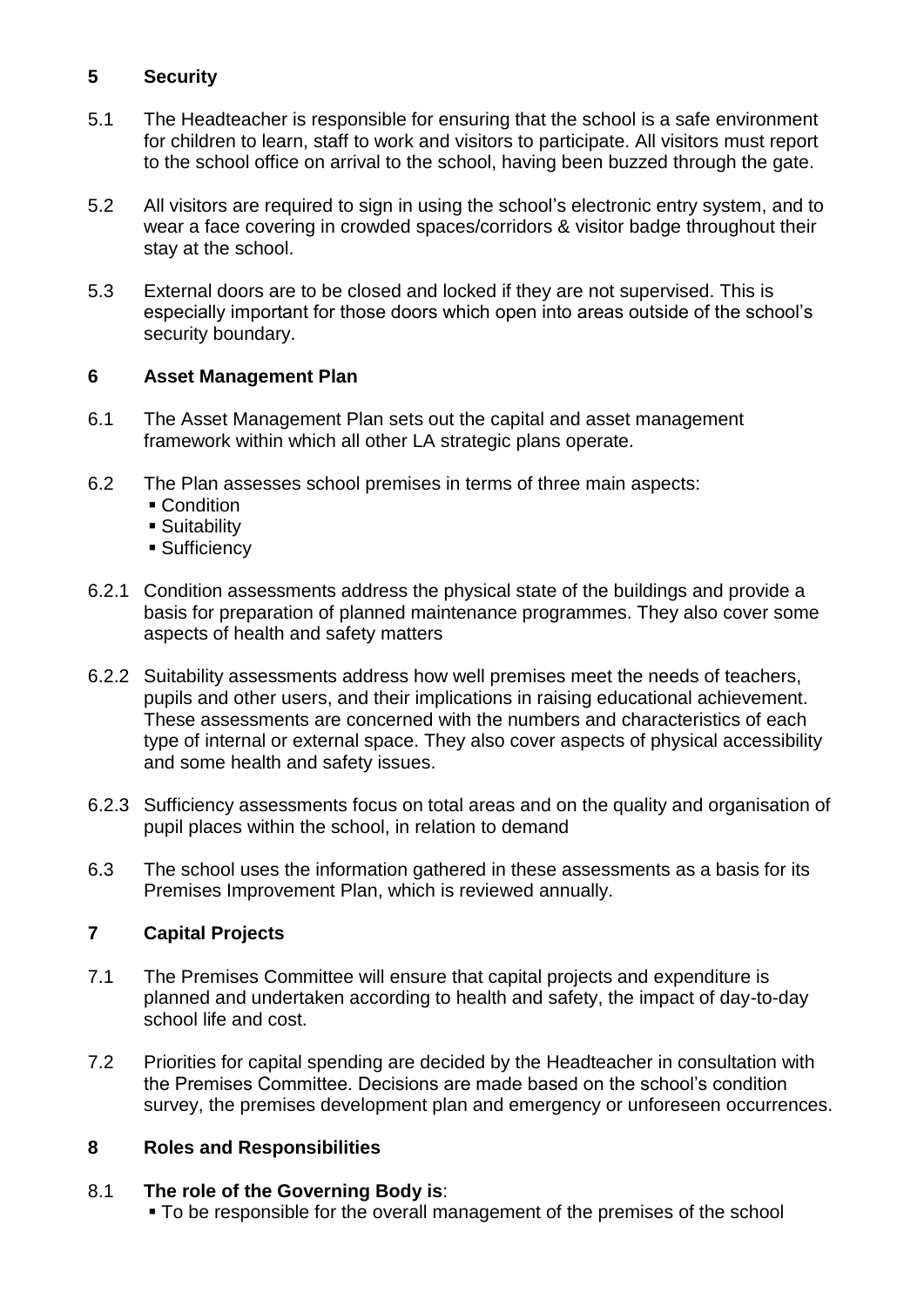- **To meet in full at least once a term**
- To plan the budget and delegate responsibility to budget holders.
- To ensure the requirements of Government Statutory Instruments and other associated guidance are met
- To ratify policies drawn up by the relevant committees
- To approve expenditure on major capital projects and to seek LA approval in line with contract procedure rules and procurement before proceeding (this duty has been delegated to the Premises Committee)
- To maintain minutes of meetings that may be open to a full Governing Body meeting
- To maintain confidential minutes (denoted as "Part 2") that will have limited access.

# 8.2 **The Role of the Premises committee of the Governing Body is:**

- To provide support and guidance for the Head Teacher on all matters relating to the premises and grounds to ensure that the school premises are fit for purpose
- To approve expenditure on major capital projects and to seek LA approval before proceeding (this duty has been delegated by the Full Governing Body)
- To inspect the premises and grounds regularly and prepare a statement of priorities for maintenance and development for the approval of the governing body.
- To approve the costs and arrangements for maintenance, repairs and redecoration within the budget allocations.
- To oversee the preparation and implementation of service contracts.
- To ensure that the governing body's responsibilities regarding litter are discharged according to the Environmental Protection Act 1990.
- To prepare a Letting and Charges Policy for the approval of the governing body, and to monitor its implementation.
- To ensure that the premises are being used to their best potential.
- To ensure any necessary liaison with the Local Authority regarding premises issues.
- **The role of the Headteacher is**: To prepare budget estimates in conjunction with the School Administrator and members of the Finance Committee with regard to premises improvement
- $\overline{\phantom{a}}$  To advise the Premises Committee on spending priorities
- To ensure that school expenditure reflects priorities in the Premises Improvement Plan including plans for money held in reserve for future projects.
- To authorise expenditure on a day to day basis in line with the budget. To ensure that any statutory improvements and repairs are implemented
- To ensure that Local Authority and State regulations and instructions are adhered to
- To maintain appropriate documentation and records of transactions to specified standards

# 8.3 **The role of the Teaching and Non-Teaching staff is**:

- To inform the Site Manager at the earliest opportunity of any risks or dangers presented by the school's premises. This is done through the Site Manager.
- To ensure, to the best of their ability, that any danger or risk is managed effectively until the Site Manager can assess it. This may include informing a member of the office staff, contacting a member of the Senior Management Team, restricting pupil access to common areas and/or supervising an area until the risk is reduced (e.g. by the children returning to class), or has been passed on to the Site Manager or a senior member of staff.